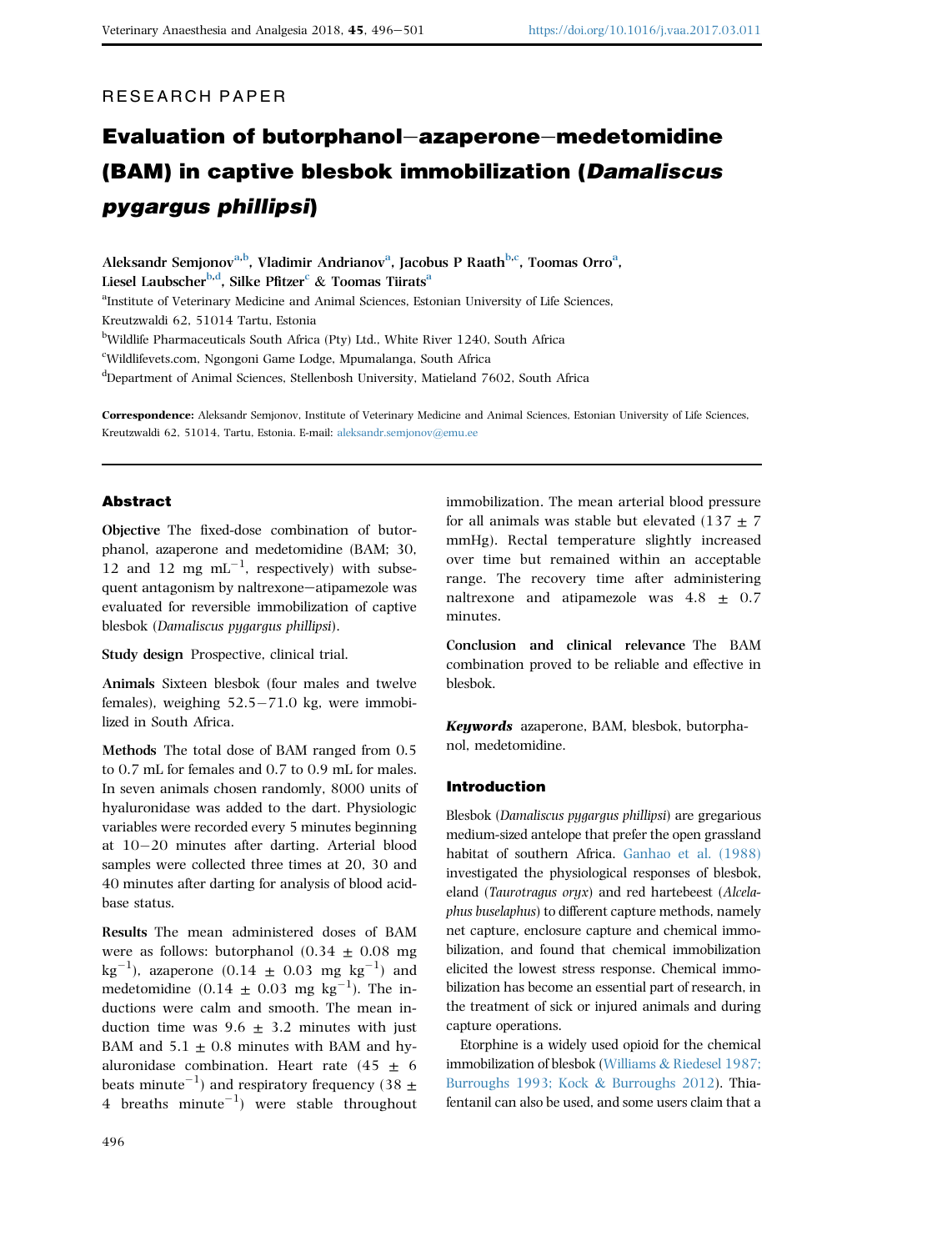mixture of etorphine and thiafentanil provides better induction than etorphine alone ([Kock](#page-5-0) & [Burroughs](#page-5-0) [2012\)](#page-5-0). A number of sedatives and tranquilizers can also be included in the immobilizing mixture ([Kock](#page-5-0) & [Burroughs 2012\)](#page-5-0).

One of the biggest problems with the use of powerful opioids in chemical immobilization mixtures is that they need to be highly controlled in terms of their handling, storage and record-keeping. Furthermore, these substances are not always easily accessible. Beyond these practical considerations, opioids such as thiafentanil have also been reported to be associated with hyperthermia, respiratory depression, poor muscle relaxation and capture myopathy ([Mich](#page-5-0) [et al. 2008\)](#page-5-0).

The use of butorphanol, azaperone and medetomidine as a sedative combination provides a potentially useful alternative [\(Wolfe et al. 2008](#page-5-0)). Butorphanol is a synthetic opioid analgesic agent  $(partial\text{ agonist}-antagonist),$  three to five times more potent than morphine. It can be combined with alpha<sub>2</sub>-adrenergic agonists to produce profound sedation or light general anaesthesia [\(Neiffer](#page-5-0) [et al. 2005](#page-5-0)). Azaperone is a short-acting neuroleptic sedative belonging to the class of butyrophenones that is often used in combination with opioids and alpha<sub>2</sub>-agonists to reduce the stress from capture and handling ([Kock](#page-5-0) & [Burroughs 2012](#page-5-0)). Medetomidine is a potent alpha<sub>2</sub>-agonist with sedative and analgesic properties that, in combination with butorphanol, provides smooth induction and good muscle relaxation. The combination of these three agents has been reported to provide safe and reversible immobilization in white-tailed deer (Odocoileus virginianus) ([Mich et al. 2008; Miller](#page-5-0) [et al. 2009; Siegal-Willott et al. 2009\)](#page-5-0), rocky mountain elk (Cervus elaphus nelsoni) ([Wolfe et al.](#page-5-0) [2014\)](#page-5-0), Nubian ibex (Capra nubiana) [\(Lapid](#page-5-0) & [Shilo-](#page-5-0)[Benjamini 2015\)](#page-5-0), black bears (Ursus americanus) ([Wolfe et al. 2008\)](#page-5-0) and African lions ([Semjonov](#page-5-0) [et al. 2017\)](#page-5-0). Hyaluronidase is proteolytic enzyme. The effect of hyaluronidase is via enzymatic breakdown of the interstitial barrier between cells which in turn breaks down the intercellular matrix (responsible for tissue integrity) and allows drugs to reach the central compartment much faster. As a result, the rate of drug absorption is enhanced, thereby accelerating immobilization [\(Watson 1993;](#page-5-0) [Schulenburg et al. 2007; Dittberner 2011\)](#page-5-0).

The aims of this study were to evaluate the effectiveness and physiological responses of captive blesbok to BAM administered intramuscularly (IM) with and without hyaluronidase.

# Material and methods

Sixteen blesbok (four males and twelve females) that required clinical examination, deworming, blood collection and genetic material collection were recruited for this study. They were housed together in enclosures on the Ngongoni private game farm at an altitude of 900 m above sea level in Mpumalanga, South Africa, and were immobilized in September 2015.

The butorphanol-azaperone-medetomideine fixed-dose combination (BAM), as used in this study, was produced by Wildlife Pharmaceuticals South Africa (Pty) Ltd. Each animal was darted with BAM. The individual dose was estimated based on animal size, and small, medium and large females were administered 0.5, 0.6 and 0.7 mL, and small, medium and large males 0.7, 0.8 and 0.9 mL, respectively. Each millilitre of the solution contained 30 mg butorphanol, 12 mg azaperone and 12 mg medetomidine. In seven randomly chosen animals of both sexes, 8000 units of hyaluronidase (Hyaluronidase Type I-S from Bovine Teste; Sigma-Aldrich, MO, USA) was added to the dart. All animals were darted between 5:00 and 12:00 or 15:00 and 17:00 hours to avoid the high, midday environmental temperatures.

A gas-powered dart gun Pneu-Dart X-Caliber (Pneu-Dart Inc., PA, USA) was used to deliver the drugs. Darts with a 2 mL capacity combined with a 19 mm long, 14 gauge needle with wire barb (Wildlife Pharmaceuticals (Pty) Ltd., South Africa) were used. Remote darting was performed in a  $6\times 8$ m enclosure from an upper deck of the wall at distances ranging from 5 to 12 m. All injections were administered into the femoral muscles.

To antagonize the effect of the medetomidine and butorphanol, atipamezole (Antisedan 5 mg  $mL^{-1}$ ; Orion Pharma, Finland) at five times the medetomidine dose in milligrams and naltrexone hydrochloride (Trexonil 50 mg  $mL^{-1}$ ; Wildlife Pharmaceuticals (Pty) Ltd., South Africa) at one time (mg to mg), the actual butorphanol dose was administered to reverse medetomidine and butorphanol, respectively. All injections were administered IM.

#### Monitoring and manipulations of animals

Two stages of induction were timed: stage  $I -$  from time of the darting until the first signs of sedation,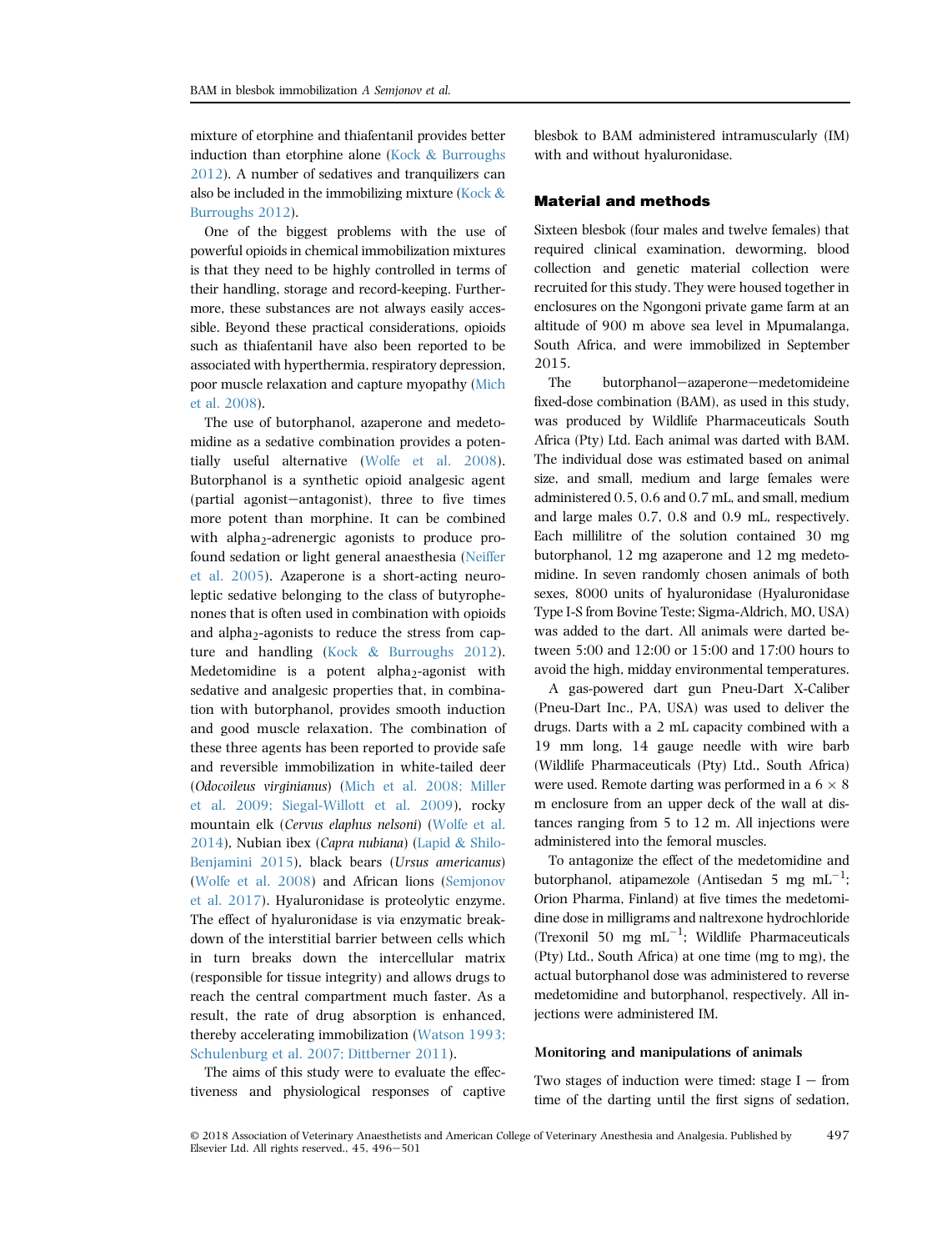including ears hanging down, wide stance of the thoracic and pelvic limbs and ataxia; stage  $II$  – from the injection time until sternal recumbency. Once the animals reached recumbency, an additional 2 minutes were waited before animals were approached and blindfolded. If the animal went into lateral recumbency, it was placed in sternal recumbency immediately after approaching. Animals were placed on a stretcher, carried from the enclosure and transported to a shaded area around 100 m away. The blesbok was then placed on a table in sternal position with the head fixed in a lifted position. All animals' tracheas were intubated using endotracheal tubes 10 mm in diameter. Every 5 minutes, beginning at  $10-20$  minutes after darting, physiological parameters were measured. A veterinary monitor, the Capnovet Deluxe Multiparameter Monitor (Eickemeyer, Germany), was used to register heart rate (HR) and respiratory frequency  $(f_R)$ , oxygen saturation  $(SpO_2)$ , end-tidal carbon dioxide  $(PE'CO_2)$ , noninvasive arterial blood pressure [systolic (SBP), diastolic (DBP) and mean (MBP)] and body temperature. The pulse oximeter transducer was fixed on the tongue of the animal. The capnograph transducer was attached to the endotracheal tube. The temperature transducer was inserted into the rectum. The noninvasive blood pressure (NIBP) measuring cuff (Criticon Soft-Cuf nr 5,  $8 \times 15$  cm; GE Healthcare, NY, USA) was placed on the thoracic limb. Auscultation with a stethoscope (3M Littmann Classic II S.E. Stethoscope; 3M, MN, USA) was performed every 5 minutes for the entire duration of anaesthesia. The level of muscle relaxation was subjectively assessed based on the general muscle tone on a 3-point scale: level  $1$  – the absence of muscle tone; level  $2$  – a light tone; and level  $3 - a$  marked tone. Capillary refill time was evaluated on the mucus membranes of the maxilla. Either the presence or absence of the palpebral reflex was additionally registered. Animals were observed for rumen tympani throughout the study period.

Three arterial blood samples were collected from each blesbok at 20, 30 and 40 minutes after darting using the auricular artery. The puncture was performed anaerobically using a heparinized syringe and a 21 gauge needle. Blood sample analysis was conducted immediately using a portable analyzer (i-STAT 1 Portable Clinical Analyzer; Abaxis, CA, USA) and cartridges (i-STAT cartridges  $CG4+$ , CHEM8+; Abaxis). Variables measured from arterial blood included pH, partial pressure of arterial oxygen  $(PaO<sub>2</sub>)$ , partial pressure of carbon dioxide  $(PaCO<sub>2</sub>)$ ,

lactate, haematocrit, sodium, potassium, chloride, urea, creatinine, glucose and ionized calcium levels. Actual base excess, actual bicarbonate, oxygen saturation and haemoglobin were calculated automatically from the measured values by the portable analyzer.

The duration of immobilization was 50 minutes. The animals were extubated 40 minutes after the beginning of anaesthesia. After extubation, all animals were weighed using a portable scale (Anyload OCSL Mini Crane Scale; Anyload Transducer Co. Ltd., BC, Canada) to measure their body mass, and transported back to the enclosure. In the enclosure, the blesbok were placed in sternal position on the ground. Antagonists were then injected IM into the femoral muscle region. The following stages of recovery were recorded: time elapsed from injection until the first signs of recovery, including eye blinking, time to head lifting and time to standing.

#### Statistical analysis

For the analysis of anaesthetic dosage effects and the effect of hyaluronidase addition on the blesboks' HR,  $f_{\rm R}$ , SBP, DBP, MBP, SpO<sub>2</sub>, PE<sup> $\rm CO_2$ </sup>, PaO<sub>2</sub> and PaCO<sub>2</sub>, the area under the curve (AUC) was calculated using a trapezoid method for every measurement during the immobilization period (50 minutes). The mean AUCs were used as response variables in linear regression models. The exact anaesthetic dosage (calculated after weighting of immobilized blesbok) and body weight were used as continuous explanatory variables. Hyaluronidase (yes,  $n = 7$ ; no,  $n = 9$ ) and sex (male,  $n = 4$ ; female,  $n = 12$ ) were added into every model as two-level categorical variables.

For the analysis of the effect of hyaluronidase and BAM on induction (time to recumbency) and recovery, time linear regression models were used. Inverse transformation from induction time (to achieve normal distribution of model residuals) was used.

Linear mixed models were used to explore the overall time trend in lactate, arterial blood pH and body temperature and differences in time trend between the hyaluronidase administration groups. Blesbok were included as random intercepts and polynomials of time (minutes), with interactions with the hyaluronidase group added as fixed effects in increasing order. The overall time trend differences between groups were tested with an F test. Isotropic spatial exponential covariance structure was used to model serial correlations of repeated measurements at the within-animal level in all models.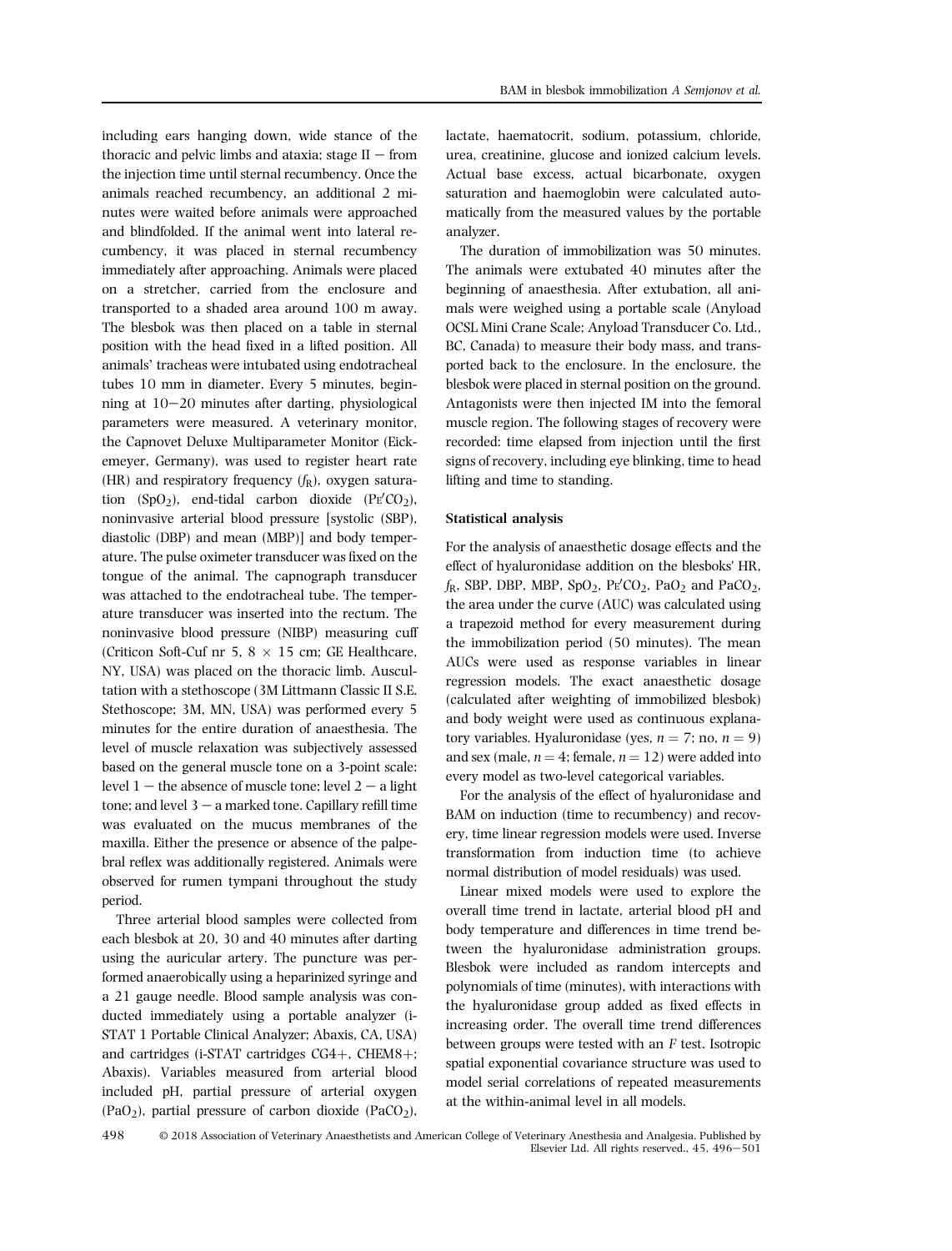A backward elimination procedure was performed for the all final models, and biologically meaningful interactions were tested. The model's assumptions were verified by scatter and normality plots of standardized residuals. For statistical analysis, STATA 14.0 software (Stata Corporation, TX, USA) was used. A p value  $\leq 0.05$  was considered statistically significant. Data are presented as median (range) and mean  $\pm$  standard deviation.

#### **Results**

Data from four male animals weighing 66.5  $(52.5-69.3)$  kg and from 12 female animals weighing  $60.8$   $(52.0 - 71.0)$  kg were used in this study. All 16 blesbok injected with BAM were successfully immobilized. There was no need for additional injections to achieve immobilization. The following dose rates were used:  $0.017 \pm 0.003$  mL kg<sup>-1</sup> or  $0.17$  $\pm$  0.03 mL 10 kg $^{-1}$ . Total dose ranged from 0.5 to 0.9 mL. The actual doses were as follows: butorphanol  $(0.34 \pm 0.08 \text{ mg kg}^{-1})$ , azaperone  $(0.14 \pm 0.03 \text{ mg})$  $\rm kg^{-1})$  and medetomidine (0.14  $\pm$  0.03 mg  $\rm kg^{-1}$ ). The inductions were calm and smooth. All animals showed first signs of sedation, including drooping ears, eyelids and heads, within  $3.4 \pm 0.9$  minutes after drug administration. The addition of hyaluronidase to the dart decreased the time to first sign of sedation from  $3.8 \pm 0.9$  minutes (animals immobilized with only BAM) to  $2.9 \pm 0.6$  minutes (animals immobilized with BAM and hyaluronidase) ( $p =$ 0.001). There was also a difference in induction time between animals immobilized with pure BAM (9.6  $\pm$ 3.2 minutes) and animals immobilized with BAM and hyaluronidase  $(5.1 \pm 0.8 \text{ minutes})$   $(p = 0.001)$ (Table 1). There was no correlation between the variations in the range of induction times recorded and the BAM dose ( $p = 0.285$ ) or between the induction times and the body weight of animals ( $p =$ 0.917).

The quality of immobilization was considered good based on muscle relaxation, the absence of muscle twitching and the lack of significant response to intubation, painful stimuli (drawing blood) and handling. Capillary refill time in all animals did not exceed 2 seconds.

[Table 2](#page-4-0) presents the main monitoring variables including HR,  $f_{\rm R}$ , SpO<sub>2</sub>, PE<sup> $\prime$ </sup>CO<sub>2</sub>, arterial acid-base balance and ventilation parameters and rectal body temperature during chemical restraint. There were no differences between the BAM and BAM with hyaluronidase groups. All parameters were considered acceptable for this species.

The rectal body temperatures of all animals increased slightly during immobilization but remained within an acceptable range  $(37-40 \degree C)$ . No animals demonstrated ruminal distention or excessive salivation during immobilization.

All animals showed increased respiratory rates and mild hypoxaemia (PaO<sub>2</sub> <80 mmHg) [\(Fahlman](#page-5-0) [2014\)](#page-5-0). Lactate levels steadily declined in all animals during immobilization time ( $p < 0.001$ ). In animals immobilized with BAM and hyaluronidase, the lactate declined more steadily (interaction term  $p = 0.01$ .

All animals typically recovered within less than 5 minutes of administration of naltrexone and atipamezole. There was no difference in recovery time between animals receiving only BAM and animals receiving BAM with hyaluronidase  $(p = 0.811)$ (Table 1). Some signs of sedation were still observed in all animals within the first 5 minutes after standing.

### **Discussion**

The present study indicates that BAM (butorphanol-azaperone-medetomidine) is an efficient immobilization drug for blesbok. The addition of hyaluronidase to the dart mixture accelerated induction

Table 1 Mean  $\pm$  standard deviation (SD) of induction and recovery times of blesbok, immobilized with BAM (butorphanol-azaperone-medetomidine) and BAM combined with hyaluronidase

|                                                                      | Group         |                                   |  |
|----------------------------------------------------------------------|---------------|-----------------------------------|--|
|                                                                      | BAM $(n=9)$   | BAM and hyaluronidase ( $n = 7$ ) |  |
| Time to first sign of sedation (minutes)                             | $3.8 \pm 0.9$ | $2.9 \pm 0.7$                     |  |
| Time to recumbency (minutes)                                         | $9.6 + 3.2$   | $5.1 \pm 0.8$                     |  |
| Time from injection of antidotes to first sign of recovery (minutes) | $3.6 + 0.9$   | $3.5 \pm 0.6$                     |  |
| Time to standing (minutes)                                           | $4.8 + 0.7$   | $4.9 + 0.5$                       |  |

© 2018 Association of Veterinary Anaesthetists and American College of Veterinary Anesthesia and Analgesia. Published by Elsevier Ltd. All rights reserved.,  $45, 496 - 501$ 499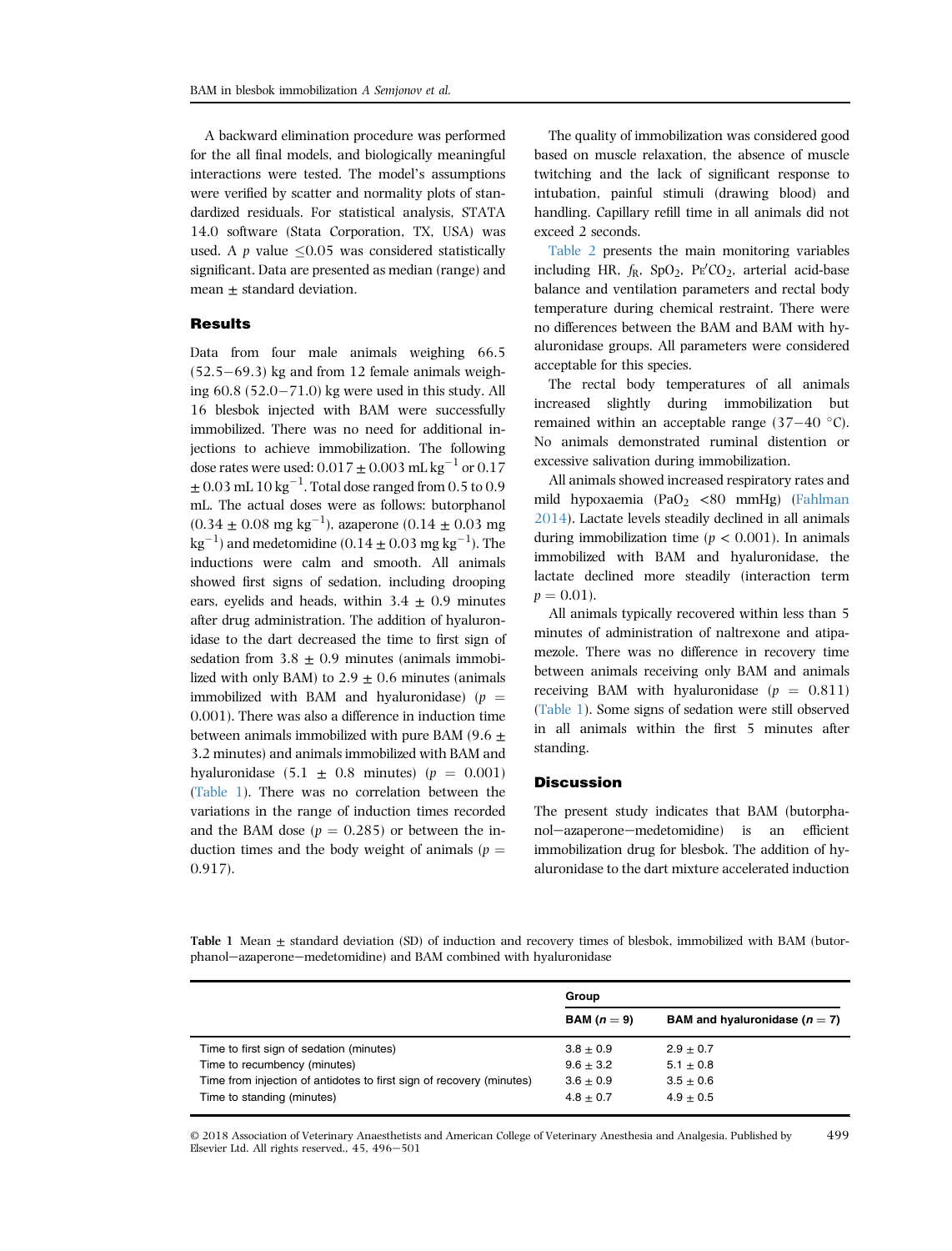| Variable            |                              | <b>Timepoint (minutes)</b> |                 |                 |                             |  |
|---------------------|------------------------------|----------------------------|-----------------|-----------------|-----------------------------|--|
|                     |                              | $10 - 20$                  | $20 - 30$       | $30 - 40$       | Overall                     |  |
| <b>HR</b>           | beats minute <sup>-1</sup>   | $45 \pm 7$                 | $44 \pm 8$      | $45 \pm 7$      | $45 \pm 6$ (36-55)          |  |
| $f_{\mathsf{R}}$    | breaths minute <sup>-1</sup> | $37 + 5$                   | $37 + 5$        | $39 + 5$        | $38 \pm 4 (30 - 46)$        |  |
| т                   | °C                           | $38.9 \pm 0.8$             | $39.1 \pm 0.9$  | $39.1 \pm 1$    | $39.1 \pm 0.9$ (37.1-40.0)  |  |
| <b>SAP</b>          | mmHq                         | $169 \pm 14$               | $167 + 12$      | $161 \pm 16$    | $166 \pm 11 (150 - 190)$    |  |
| <b>DAP</b>          | mmHq                         | 118 $\pm$ 7                | $118 \pm 6$     | 116 $\pm$ 7     | $118 \pm 3(113 - 123)$      |  |
| <b>MAP</b>          | mmHq                         | $140 + 9$                  | $136 + 10$      | $135 + 10$      | $137 \pm 7$ (127-151)       |  |
| SpO <sub>2</sub>    | $\%$                         | $90 + 3$                   | $92 \pm 2$      | $93 + 3$        | $93 \pm 2 (89 - 96)$        |  |
| PaO <sub>2</sub>    | mmHq                         | $72 + 3$                   | $76 + 2$        | $73 \pm 3$      | $72 \pm 3 (68 - 78)$        |  |
|                     | kPa                          | $9.6 \pm 0.4$              | $10.1 + 0.3$    | $9.7 + 0.4$     | $9.6 \pm 0.4$ (9.1-10.4)    |  |
| PE' CO <sub>2</sub> | mmHq                         | $41 \pm 4$                 | $41 \pm 3$      | $41 \pm 3$      | 41 $\pm$ 4 (32-49)          |  |
| PaCO <sub>2</sub>   | mmHq                         | $45.0 \pm 2.5$             | $45.5 \pm 1.9$  | $46 \pm 2.9$    | $45 \pm 2.5$ (41-49)        |  |
|                     | kPa                          | $6.0 \pm 0.3$              | $6.1 \pm 0.3$   | $6.1 \pm 0.4$   | $6.0 \pm 0.3$ (5.5–6.5)     |  |
| рH                  |                              | $7.42 \pm 0.04$            | $7.44 + 0.03$   | $7.45 \pm 0.04$ | $7.44 \pm 0.04$ (7.36-7.5)  |  |
| Lactate             | mmol $L^{-1}$                | $1.59 \pm 0.96$            | $1.32 \pm 0.83$ | $1.13 \pm 0.73$ | $1.32 \pm 0.83$ (0.44-3.06) |  |

<span id="page-4-0"></span>Table 2 Physiologic variables and arterial blood gases in captive blesbok darted with BAM (butorphanol-azaperonemedetomidine). Mean values are presented for the periods of time  $10-20$ ,  $20-30$  and  $30-40$  minutes after darting and for the entire immobilization (overall). Results are presented as mean + standard deviation and (range)

HR, heart rate;  $f_R$ , respiratory rate; T, Rectal temperature; SAP, systolic blood pressure; DAP, diastolic blood pressure; MAP, men blood pressure; SpO<sub>2</sub>, haemoglobin oxygen saturation; PaO<sub>2,</sub> partial pressure of oxygen; Pg'CO<sub>2</sub>, end-tidal carbon dioxide; PaCO<sub>2</sub>, partial pressure of carbon dioxide.

times, both in time to first sign of sedation and time to recumbency. This was expected since the addition of hyaluronidase has been shown to increase drug absorption and induction times [\(Bush et al. 2004; Cattet](#page-5-0) & [Obbard 2010; Dittberner 2011; Dittberner et al.](#page-5-0) [2015](#page-5-0)).

All blesbok showed elevated respiratory rates and mild hypoxaemia throughout immobilization. This may be a direct effect of butorphanol. [Mich et al.](#page-5-0) [\(2008\)](#page-5-0) reported hypoxaemia in white-tailed deer (Odocoileus virginianus) immobilized with butorphanol, azaperone and medetomidine. The authors attributed this to increased venous admixture as a result of a lower ventilation/perfusion (V/Q) ratio and increased physiologic shunting because of both opioid and alpha<sub>2</sub>-agonist administration. [Wolfe et al.](#page-5-0) [\(2014\)](#page-5-0) reported similar results in Rocky Mountain elk immobilized with butorphanol, azaperone and medetomidine and noted that hypoxaemia was most severe in animals that received high doses of the combination.

In all cases, animals were bradycardic (HR <55 beats minute $^{-1}$ ) as well as hypertensive. This is possibly resulting from medetomidine increasing initially the blood pressure as a result of peripheral vasoconstriction. The observed reflex bradycardia is therefore likely secondary to the medetomidineinduced hypertension. Although azaperone is reported to have a hypotensive effect because of a reduction in total peripheral resistance, no such effect

was observed in these blesbok [\(Clarke 1969; Lees](#page-5-0) & [Serrano 1976; Serrano](#page-5-0) & [Lees 1976; Hattingh](#page-5-0) [et al. 1994\)](#page-5-0). This effect may be species-specific or perhaps was superseded by the hypertensive effect of medetomidine.

The main limitation of the present study was the small sample size of animals which decreases the statistical power of the study. All animals used in the study were in good condition and clinically healthy, and information about the effect of BAM on starving or injured animals is not available.

In conclusion, the BAM combination at the doses used in this study proved to be a reliable immobilization agent and an alternative for ultra-potent opioids for captive blesbok. Advantages of BAM include a small drug volume for darting, calm and smooth induction, long duration of immobilization and the ability to reverse the effects of immobilization with naltrexone and atipamezole. The addition of hyaluronidase to the dart mixture is advisable to decrease the induction times in cases of chasing wild animals. Physiological parameters should be monitored throughout chemical restraint, and oxygen supplementation may be necessary with this drug combination.

#### Acknowledgements

This study was supported by Wildlife Pharmaceuticals South Africa (Pty) and Estonian University of Life Sciences.